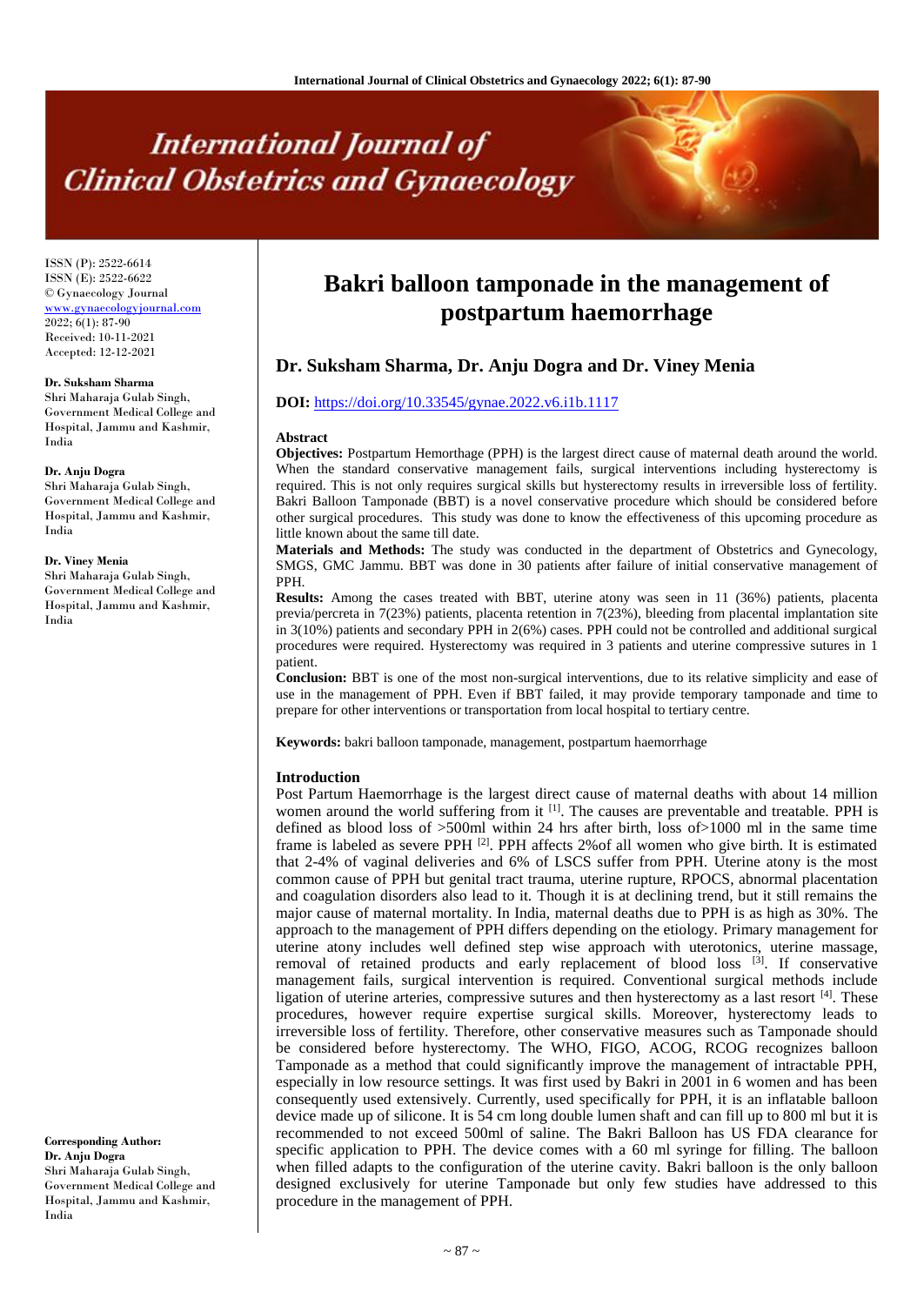The present study was conducted in the department of Obstetrics and Gynaecology, SMGS Jammu. The duration of the study was 6 months. This study was done to investigate the effectiveness of Bakri balloon as a conservative treatment option for PPH in women. The hospital is a tertiary facility that serves as a reference centre for obstetric pathologies. Our study was approved by the ethics committee. Informed consent was taken. Demographic and epidemiological data were recorded, as were factors associated with PPH and variables related to the appropriate use of Bakri balloon. Women were considered candidates for treatment with a bakri balloon if they had PPH that didn't respond to standard management consisting of uterine massage, volume replacement and uterotonic medical treatment and removal of retained products if any. The protocol we followed called for I/V synto, followed by I/M methergin and Miso P/R, if bleeding was not controlled.

The procedure includes:

- Sims speculum inserted in the vagina.
- Anterior lip of cervix held with sponge holding forceps.
- Balloon was inserted into the uterine cavity with a sponge holding forceps.
- Balloon was inflated with appropriate volume of Normal saline (250-500) ml till bleeding was arrested. During LSCS, it was inserted through the uterine incision and distended with 10-20 cc of NS. First layer of uterine closure

was done ensuring not to puncture the balloon and rest inflation done after the uterine incision was closed.

- The drainage port of the balloon was connected to a fluid collection bag to monitor haemorrhage.
- Vaginal packing was done.
- Oxytocin infusion 20 U in 500cc RL was continued in the post operative period for 4-6 hrs.
- The balloon was kept inflated for 24 hrs. with careful monitoring of haemorrhage. The balloon was then deflated gradually when adequate hemostasis was achieved and finally the vaginal packs were removed.
- During the postoperative period, proper antibiotic coverage was provided.

We reported indications for BBT, amount of haemorrhage, and use of additional procedures.

# **Results**

Demographic and epidemiological data were recorded.

- 73% of the patients were less than 35 years of the age with 27 percent being more than 35 years.
- Majority of them were primi (43%) with only 16% being multigravida.
- History of prior curettage was seen in 13 patients while 17 patients had no history of same.
- 53% delivered vaginally while 46% underwent LSCS.

**Table 1:** Characteristics (n=30)

| Age (in years) |          | Parity |          | <b>H/O LSCS</b>  |            | <b>H/o Prior Curettage</b> |               | <b>Gestational age (In weeks)</b> |           | <b>Mode of Delivery</b> |          |
|----------------|----------|--------|----------|------------------|------------|----------------------------|---------------|-----------------------------------|-----------|-------------------------|----------|
|                | 22 (73%) |        | 13(43%)  | Yes <sub>1</sub> | $(36.6\%)$ | Yes                        | 13(43.33%)    |                                   | $9(30\%)$ | Vaginal                 | 16 (53%) |
|                |          |        | 12 (39%) |                  |            |                            |               |                                   |           |                         |          |
|                | 9(27%)   |        | $16\%)$  | No <sub>1</sub>  | 19 (63.3%) | no                         | $17(56.66\%)$ | $\sim$                            | 21(70%)   | <b>LSCS</b>             | 14 (46%) |

**Table 2:** Blood loss (in ml) before insertion of Bakri Balloon

| <b>Blood loss (in ml)</b> | No. of patients |
|---------------------------|-----------------|
| <1000                     |                 |
| 1000-2500                 |                 |
| 2500-5000                 |                 |

Majority of the patients had a blood loss between 1000 - 2500 ml with 6 patients having a blood loss <1000 ml. All these 6 patients had bleeding that did not respond to standard management and therefore were at high risk for massive PPH.

Thus, Bakri Balloon was inserted before bleeding exceeded 1000 ml.

**Table 3:** Indications of Bakri Balloon Tamponade

| <b>Indications</b>                           | <b>Number of patients</b> |
|----------------------------------------------|---------------------------|
| Bleeding due to atony                        | 11(36%)                   |
| Bleeding from placental implantation site    | $3(10\%)$                 |
| Bleeding due to placenta previa and percreta | 7(23%)                    |
| Bleeding due to placental retention          | 7(23%)                    |
| Secondary PPH                                | 2(6%)                     |



**Fig 1:** Indications for Bakri Ballon Tamponade

In 26 cases balloon insertion was therapeutic to control intractable hemorrhage. The primary cause of PPH in this group was atony, which accounted for 11 cases. Other causes included retained products (7 cases), placenta previa (7 cases), placental bed bleeding due to clinically suspected morbid placental adherence (3) and secondary PPH (2 cases). In cases where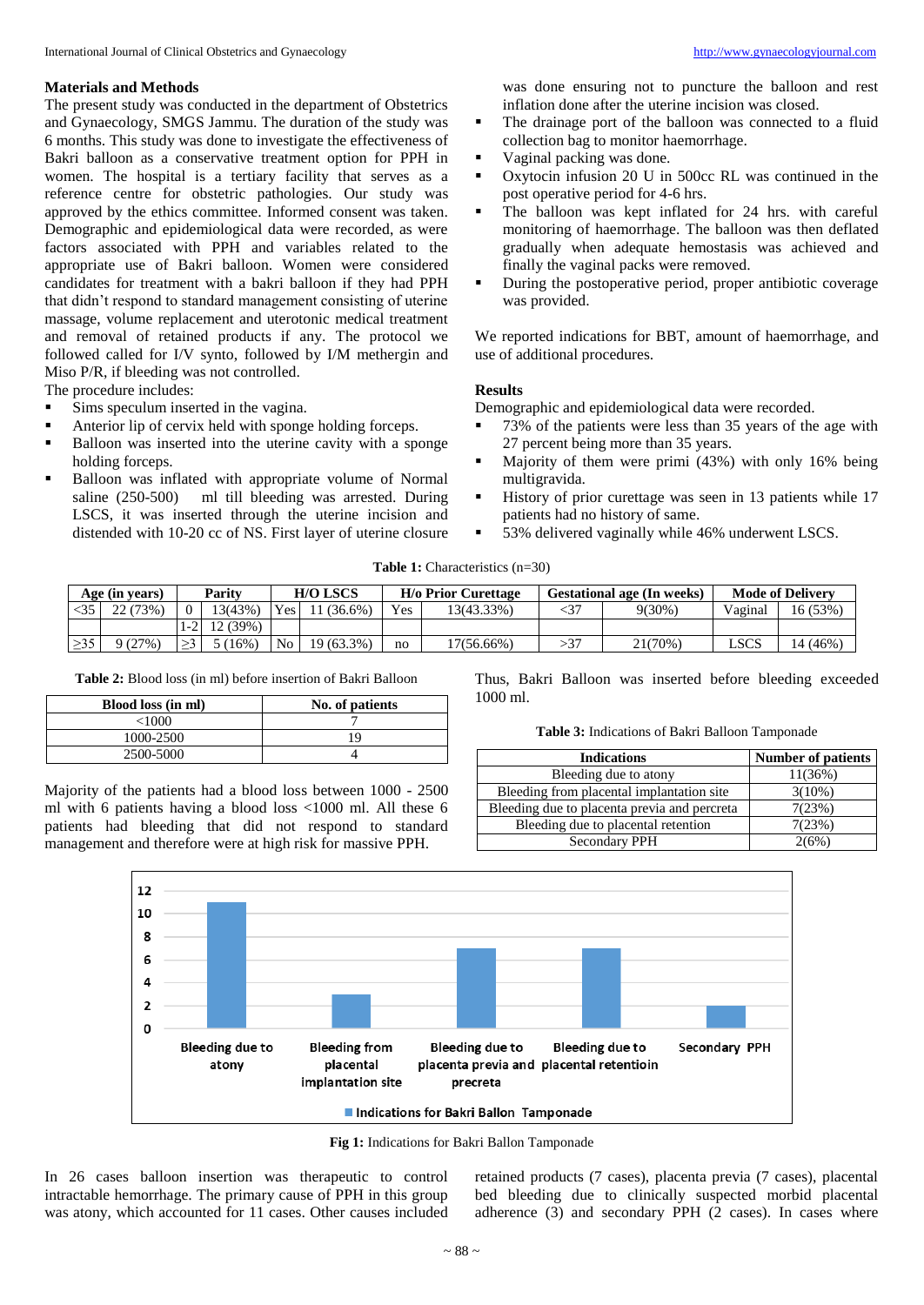retained products was the main cause of PPH, exploration of the uterus and removal of retained products of conception was carried out prior to balloon insertion.

The amount of saline instilled to inflate the balloon ranged

widely from 80 to 1300 ml (mean 408 ml) depending on the size and capacity of the uterus and according to the perception of resistance on inflation and amount of insufflation required to achieve haemostasis.

**Table 4:** Additional procedure used with Bakri Balloon Tamponade Failure (n=4)

| <b>Causes of PPH</b>        | <b>Risk Factors of PPH</b> | <b>Additional Procedure required</b> | Number of cases |
|-----------------------------|----------------------------|--------------------------------------|-----------------|
| Uterine Atony               | <b>Multiple Pregnancy</b>  | Uterine compressive sutures          |                 |
| Placental retention/accrete | 2 Prior curettage          | TAH                                  |                 |
|                             |                            |                                      |                 |

**Table 5:** Distribution of cases according to results of Balloon Tamponade

| Result       | <b>Number</b> | <b>Percentage</b> |
|--------------|---------------|-------------------|
| Successful   |               | 86.7%             |
| Unsuccessful |               | 13.3%             |
| Total        |               |                   |



**Fig 2:** Result of balloon tamponade

As is shown in the pie chart, Bakri Balloon Tamponade was successful in most of the patients in controlling PPH  $[26(86.7\%)]$ , while in  $4(13.3\%)$  patients, PPH could not be controlled and they required additional procedures.

#### **Discussion**

Bakri *et al*. [5] first proposed a specifically designed I/V Balloon catheter, which he did in a series of 5 women with haemorrhage from low lying placenta. Subsequently, various types of Balloon catheters, including the Foley's catheter  $[6]$ , Sengstaken – Blakemore [7], Rusch have been adopted for similar scenario. At present the Bakri Balloon remains the only balloon specifically designed for the control of PPH.

The overall success rate of intrauterine Balloon Tamponade in our series was consistent with rates in other previous small studies which have ranged from 60 to 94 percent. A study by Vithalla and colleagues [8] included 15 women and Bakri Balloon was effective in 80 percent cases. Georgiou study [9] 106 cases of PPH which were treated with different types of intrauterine Balloon with an overall success rate of 91.5%. Another series of 20 cases was published recently, in which the Bakri Balloon was used as the treatment of first choice in 20 cases <sup>[10]</sup>. Of these, 12 were successfully managed with the Balloon alone but 6 warranted the Balloon and B-lynch sutures, while 2 finally had a hysterectomy. The Scottish Confidential Audit of Severe Maternal Morbidity (2009) identified 57 cases where balloon tamponade was used for the management of

major PPH; hysterectomy was averted in 50 (88%) women [11]. Surgical options for major PPH include uterine compression sutures, vessel ligation and hysterectomy [12]. These procedures are invasive, involve laparotomy, require specialist expertise, may be associated with significant morbidity and may compromise future fertility. Interventional radiology offers a minimally invasive, fertility-preserving alternative but requires special equipment, trained interventional radiologists and is not readily available in most obstetric units.

Recently, balloon tamponade has been widely used in the management of PPH unresponsive to standard management. It is likely that, in the UK, a number of women with PPH are successfully managed with uterotonics and intrauterine tamponade alone. According to the UKOSS study, 25% of women had intrauterine tamponade before the use of another second-line therapy.

Balloon tamponade in our study was effective in 26 of 30 cases (86.7%) of PPH from different causes such as uterine atony, placenta previa, and placental bed bleeding without further intervention.

# **Conclusion**

In conclusion our series confirms that balloon tamponade is an effective means of controlling severe PPH with success rates of approximately 86.7%. This treatment is also cost effective as it may avoid the need for hysterectomy and also hospital stay and convalescence are likely to be shorter compared to other invasive surgical procedures.

# **References**

- 1. World Health Organization. Making pregnancy safer. Reducing the global burden: Postpartum hemorrhage. 2007. http://www.who.int/maternal\_child\_adolescent/documents/n ewsletter/mps\_newsletter\_issue4.pdf.
- 2. Baskett TF. Complications of the third stage of labour. In: Essential Management of Obstetrical Emergencies. 3rd Edition, Clinical Press, Bristol. 1999, 196-201.
- 3. American College of Obstetricians and Gynecologists. ACOG practice bulletin: clinical practice guidelines for obstetricians &gynecologists. Number 76, October 2006: postpartum hemorrhage. Obstet Gynecol. 2006;108(4):1039-47.
- 4. Penney G, Kernaghen D, Adamson L. Scottish Confidential Audit of Severe Maternal Morbidity. 3rd Annual Report 2005. Edited by: Scottish Programme for clinical effectiveness in reproductive health, 2005.
- 5. Bakri YN, Amri A, Jabbar FA. Tamponade-balloon for obstetrical bleeding. Int J Obstet Gynecol. 2001;74(2):139- 42.
- 6. Albayrak M, Ozdemir I, Koc O, *et al.* Postpartum haemorrhage from the lower uterine segment secondary to placenta praevia/accrete: successful conservative management with Foley tamponade. Aust N Z J Obstet